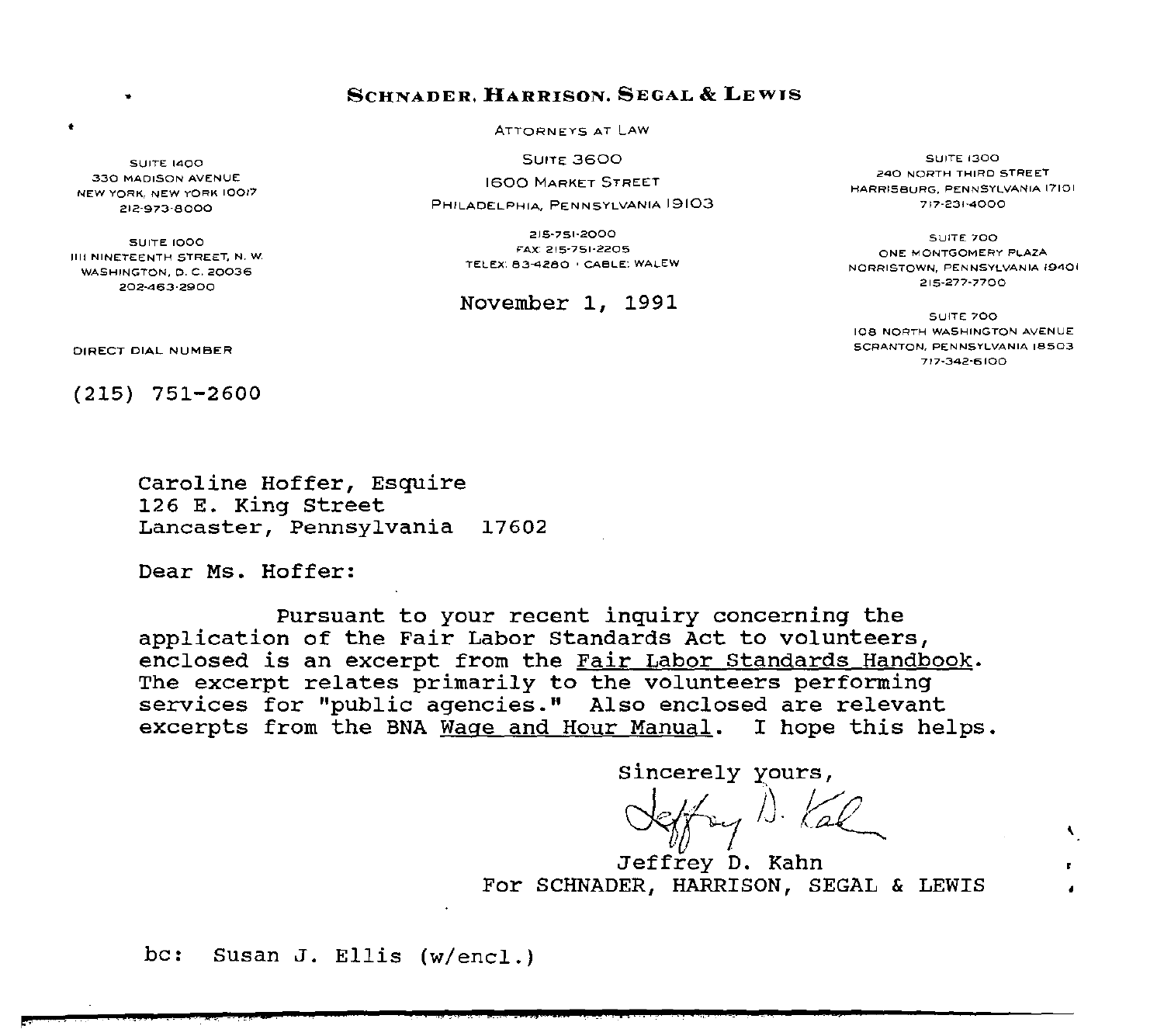## WHO ARE EMPLOYEES UNDER THE ACT WHM 91:459

**Contract** 

سربان

the craftspeople are an integral part of the marketing medium's business and are under the full control of the marketing medium so that no initiative, judgment, or foresight in open market competition is required for the success of the craft producers.

No. 257

No. 251

6, 508 F.2d 297

<sup>1</sup> dealing with

s test, delved

and held that

hether an in-

the Fair Labor bottomed in g of whether

endent upon the business

b those who

in good times

their needs

loyment may

volved in the

individuals

ircuit, espe-

e fact that

 $f$  OEO  $f$ und.

the Cooper-

nt Program

ia, all in an

provide for

the rela- $\int$  and mar-

he worker

e include

landicraft

1 338 U.S.

v. Amer-

10, 3 WH

dberg v.

366 U.S.

in this

tion, in

ple are

Media,

t con.

keting

ll the

gnifi.

r for

 $l$  un-

each duc-

ting!

 $x - 1$ 

 $by$ 

 $9W$ 

loyees.

**Basically** 

bledly with-

أمو<br>أحداث

The craftspeople follow the usual path of an employee and must be paid in compliance with the Act's minimum wage and overtime pay requirements. (Opinion WH-361, signed by Acting Wage Hour Administrator Warren D. Landis, October 1, 1975).

. À

**HIDUST** 

ã₹

ı

r

b

3.

æ.

p,

÷.

۰đ

<sub>1</sub>e

 $t-$ 

ne

 $B -$ 

pt.

 $1 - 37$ 

## **NON-PROFIT STATION VOLUNTEERS**

This is in reply to your letter of September 25, 1975, regarding the status of employee "volunteers" under the Fair Labor Standards Act.

You state that the company is a non-profit organization whose principal activity is non-profit educationtelevision (a Public Broadaî casting Station, \* \* \*). You state that secretaries, administrative assistants, and a janitor wish to volunteer for work on special events, performing duties outside their regular assignments. For example, an administrative assistant would like to volunteer for work as a member of the production crew, a secretary would like to do some announcing and air work, the janitor would like to work in the production area, and the bookkeeper<br>would like to do air work. You ask whether such voluntary services must be treated as compensable.

Volunteer services are discussed on pages 5 and 6 of the enclosed pamphlet, Employment Relationship. As indicated there, in certain circumstances individuals who are regular employees of a religious, charitable or non-profit organization may donate their services as volunteers and the time so spent is not considered to be compensable "work". This position recognizes that the Act does not necessarily stamp as work those<br>activities performed by persons who without expectation of compensation. might work for their own advantage

on the premises of another. The U.S. Supreme Court has stated that the Act's purpose as to wages was to insure that every person whose employment contemplated compensation should not be compelled to sell his services for less than the minimum wage.

In accordance with this guidance, we would not regard time spent by employees of a non-profit organization in voluntary activities as compensable working time under the following circumstances:

(1) The services are entirely voluntary, with no coercion by the employer, no promise of advancement. and no penalty for not volunteering.

(2) The activities are predominantly for the employee's own benefit.

(3) The employee does not replace another employee or impair the employment opportunities of others by performing work which would otherwise be performed by regular employees.

(4) The employee serves without contemplation of pay.

(5) The activity does not take place during the employee's regular working hours or scheduled overtime hours.

(6) The volunteer time is insubstantial in relation to the employee's regular hours. (Opinion WH-369 signed by Acting Wage Hour Administrator<br>Warren D. Landis, December 3, 1975.)

#### STUDENT PUBLICATION

This is in reply to your letter of December 9, 1975, concerning the status under the Fair Labor Standards Act of high school students engaged in activities in connection with

a school publication which appears in the local newspaper.

You present the following fact situation: The publication class of a local high school, as part of the reg-

 $-1 - 76$ 

Copyright O 1976 by The Bureau of National Affairs, Inc.

WHM-5

 $\bullet$ 

(⊕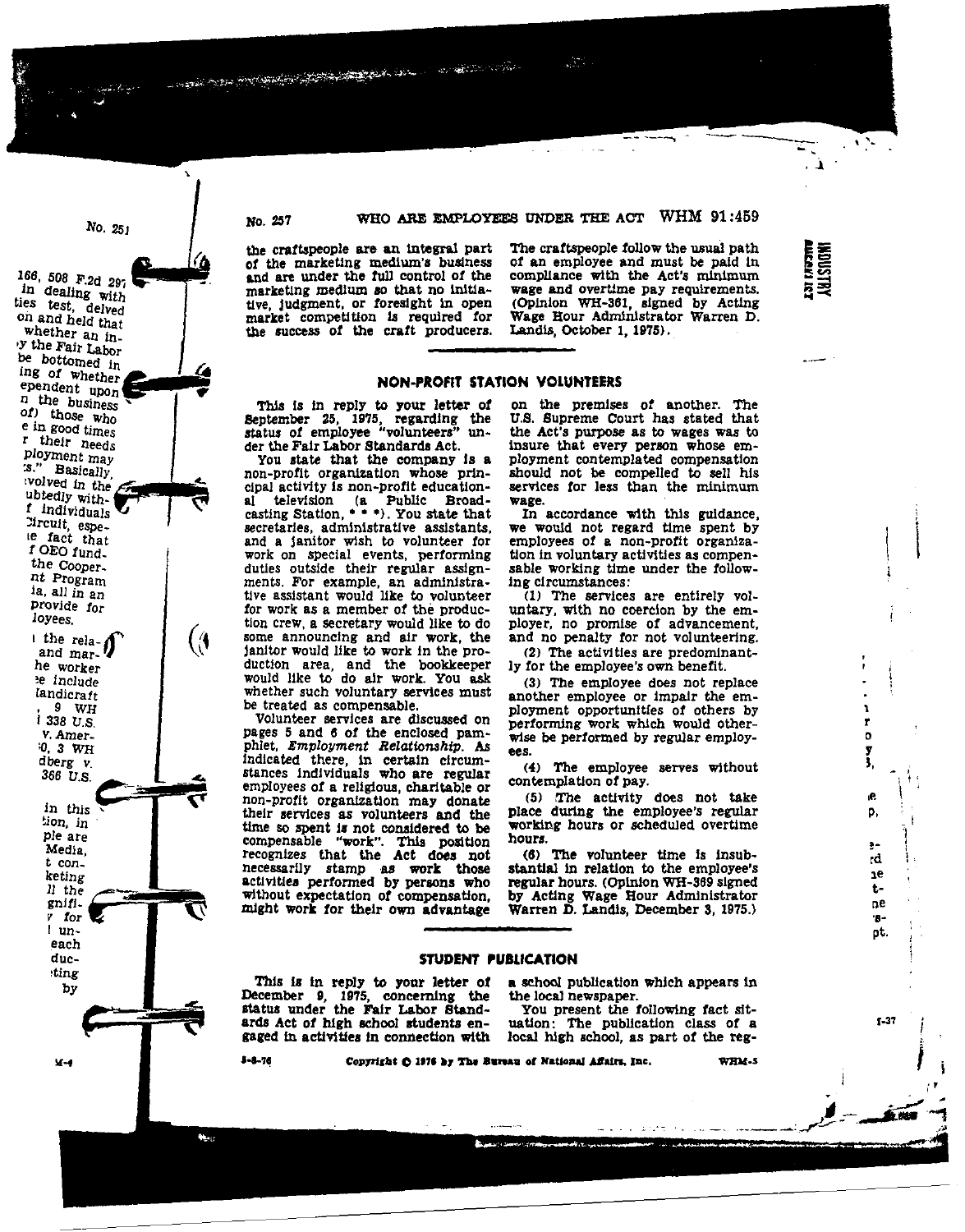PORTAL ACT DID

大学 こうかい

GENERAL COVERAGE<br>Of the ACT

**ENTRE ENTIRE** 

## WHM 91:418 INDUSTRY CHECKLIST No. 407

### **Volunteer Services**

Bona fide efforts of individuals to vol**unteer and donate their services for activities of a humanitarian, public service, or religious nature where there is no ex**pectation of payment would not create an employment relationship. The Wage and Hour Division has held such arrangements to apply to:

• **A doctor's wife who volunteers a few hours each week as a nurse** 

• A housewife who donates her ser**vices as a secretary to local hospitals** 

• An office employee of a hospital who **volunteers to minister to the comforts of**  patients in the hospital outside regular **working hours. However, where an em**ployment relationship does exist, that relationship may not be waived, so that a hospital's bookkeeper could not be treated as an unpaid volunteer bookkeeper for the hospital in the same week in which he is also an employee. (WH AdmOp, June 28, 1967)

• Volunteer workers in a Head Start Program operated by a non-profit school system. (WH AdmOp, Apr. 21, 1967)

• **Nuns, priests, and other members of religious orders who serve pursuant to their religious obligations in preschools,**  schools, hospitals, or other institutions operated by their church or religious order are not considered employees (WH-188, Dec. 27, 1972)

• **Persons who participate in citysponsored recreation programs for civic or personal motives, without promise or expectation of compensation, at hours that suit their own convenience, and who**  do not replace regular employees in the **performance of their normal duties.**  (WH-282, Aug. 12, 1974)

#### **Commission Salesmen**

Commission salesmen employed by a retail chain to sell appliances outside the stores would be "employees" of the chain for the purposes of the Act, according to the Wage-Hour Administrator, although they still might qualify for exemption as **outside salesmen.** 

• A retail chain proposed to hire **a**  group of outside salesmen to sell "white **goods" -refrigerators, washing ma**chines, clothes dryers, etc. These sales**men would be paid on a commission basis without any drawing account. They**  would not participate in any of the various benefits given to regular employees of the company. But they would have to submit their orders to the store and occasionally bring prospective buyers to **the store for a view and demonstration.**  The Wage-Hour Administrator said **these salesmen would be "employees"**  and not independent contractors. He emphasized: (1) The salesmen would not **make any investment in facilities and**  equipment; (2) they would not have a limited opportunity for profit and loss; (3) they would exercise and insignificant decree of independent initiative, judgment, or foresight; (4) they would not **have an independent business organiza**tion or operation; and (5) the store would **have control over them, since it would fix**  the price of the equipment, the amount of **commission per unit, the time of demonstrations in the store, and other aspects**  of the relationship. The salesmen could, **however, qualify for exemption as out**side salemen, provided they met the tests **for such exemption as set out in the**  white-collar regulations. (See 92:715). • A federal district court has ruled that the FLSA applies to resident patient-workers at state hospitals for the **'I})** 





**\*8-28-89 Waceaa11dBoun 100-5689/89/\$0+.50** 

that:

124

No. *427* 

school for w (WH-250, D  $\bullet$  Patien

marily enga sick or aged sion of Voc **be** covered any consequ institution.

# Prison Lab

**Prisoners** ; employees in

**• Prisone** on authoriti, drug compan in clinics ow ated by the Davis & Co., Cases 270, al Cases 288)

• Inmates participated, ma program ant to a cor company anc mates' labor ry, the Fifth <sup>1</sup> **extension of**  with the star era! well-beir **to prison inr**  contemplated  $CA_5(1983)$  2

• A feder signed to do · Federal Prise **oners are n**  meaning of Court ruled, **government** tion for wo pointment. ( CICt (1983) z • A state

bookbinding **prisoner clai**  ee, but the E doubtful that FLSA to stat tend the cove<br>law to convi.

 $-3 - 91$ 

SON TO SHOW OF HIS TIME OF THE CONTROL

(WH AdmOp, Sept. 11, 1961)

mentally ill and mentally retarded who perform work which is of consequential economic benefit to the hospitals and not mere therapeutic excercises. (Souder v. Brennan, DC DC, 21 WH Cases 398) The Wage and Hour Division has held

• Retarded persons who no longer attend school and perform clerical and **janitorial work, while such activities are**  of therapeutic value, would appear to **be**  in an employment relationship with the

**Patient-workers**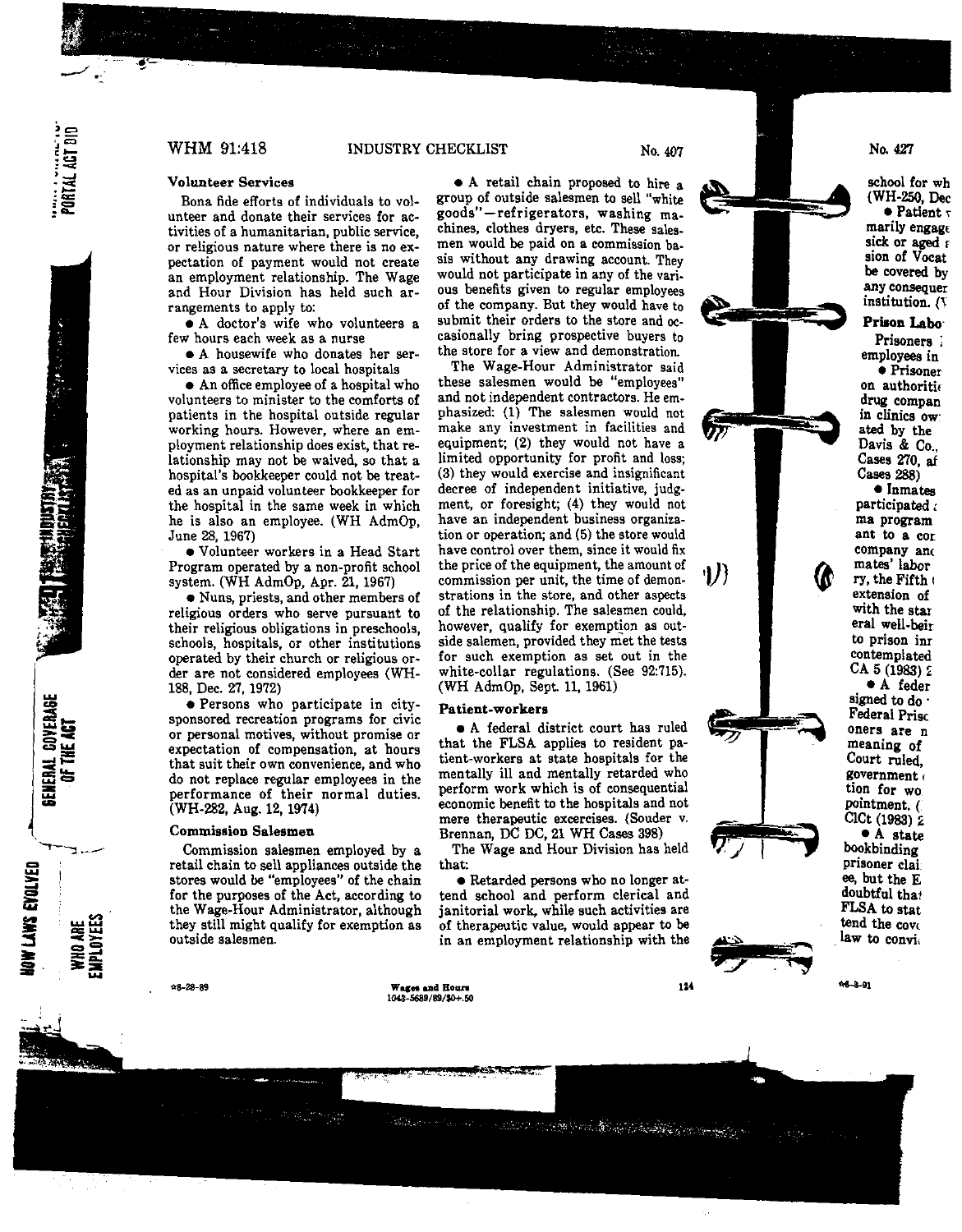Exempt Employees

 $\triangleq$ 

## **T216** Bona Fide Volunteers

In 1985 Congress enacted legislation to clarify the issue of compensation for so-called "volunteers." The amendment to the FLSA (29 U.S.C. §203(e)(4)(a)) reads as follows:

> the term "employee" does not include any individual who volunteers to perform services for a public agency which is a state, a political subdivision of a state, or an interstate governmental **agenc\'. if-**

> ... · **(il 1he individual receive:,; no compensation or is paid expenses. reasonable benefils. or a nominal fee 10 perform the services for which the individual volun1eercd: and**

(ii) such services are not the same type of services which the individual is employed **10 perform for such public agency.** 

A volunieer is generally defined as an individual who performs hours of service for a public agency for civic. charitable. or humanitarian reasons. Moreover. a volunteer performs these services without promise. expectation or receipt of compensation for services rendered. If these conditions are met. an individual will not be subject to the FLSA  $(29 \text{ C.F.R. } §553.10(a))$ .

# Public employee volunteers

As the 1985 Amendments state. an individual may not be a volunteer for a public agency when the volunteer hours involve the *same type* of service which the individual is employed· to perform for the *same agency.* One issue that may arise under this section is determining whether two agencies of the same state or local government constitute the same or separate public agencies. According to DOL. this issue will be determined on a case-by-case basis. One factor that will be considered by DOL is how the agency is treated for statistical purposes in the Census of Governments issued by the Bureau of the Census. U.S. Department of Commerce (29 C.F.R. §553.102(b)). Since DOL has determined that such issues will be resolved on a case-by-case basis. it would be wise for any public employer considering. this issue to request a Wage Hour Opinion Letter.

Another important issue when considering public employee volunteers is determining whether or not the employee is providing the *same type of services* which the individual is employed to perform for the same agency. Individuals may not volunteer to do what they are otherwise paid for. Among other criteria, DOL will consider:

> (i) the duties and other factors contained in the definitions of the 3-digit categories of **occupa1ions in the** *Dictionary of Occ11pa1io11a/ Titles:* **and (2) the facts and circumstances in a particular case. including whether the volunteer service is closely related to the actual duties performed by or responsibilities assigned to the employee. 29 C.F.R §553.103{a)**

Once again. because of the vagueness of the DOL criteria, any public employer in doubt as to whether a public employee volunteer is performing the same services which he or she is otherwise employed to do is advised to seek a Wage Hour Opinion Letter.

In an effort 10 clarify the provisions, DOL has provided examples of when services constitute the "same type of services" and thus do not qualify for bona fide activities. For instance, the following employees would not be considered volunteers according to 29 C.F.R. §553.103(b)(c):

C Thompson Publishing Group, Inc. **May 1989** May 1989 Thompson Publishing Group, Inc.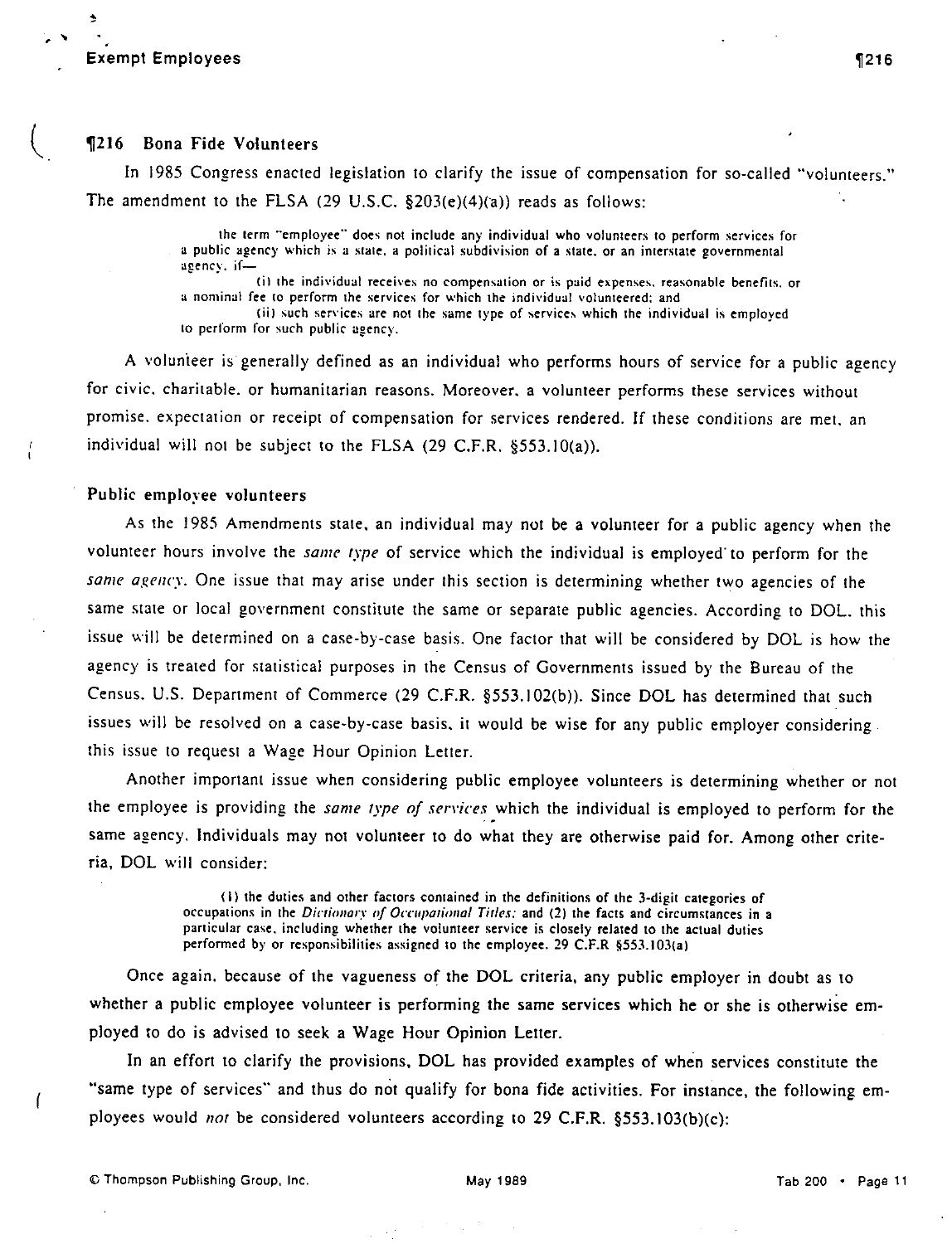# **Exempt Employees** (216 and 216 and 216 and 216 and 216 and 216 and 216 and 216 and 216 and 216 and 216 and 216 and 216 and 216 and 216 and 216 and 216 and 216 and 216 and 216 and 216 and 216 and 216 and 216 and 217 and 22

(

# **Permitted payments and benefits to volunteers**

Volunteers may be reimbursed for *expenses, reasonah/e henefits* and *nominal fees.* or a combination of all three (29 C.F.R. §553.106). An example of *expenses* would be:

• a uniform allowance or reimbursement for reasonable cleaning expenses for a school crossing guard. or

• out-of-pocket expenses incurred during volunteering.. such as meals and transportation.

A volun1eer may also be reimbursed for tuition. transportation. and meal costs involved in attending classes where the purpose of the class is to teach the volunteers to perform the services they provide or will provide as volunteers. Volunteers may also be furnished books and supplies essential to their train**ing.** 

The following are examples of *reasonahle henefits* which a public agency may provide volunteers:

• inclusion of volunteers in group insurance plans, or

- pension plans. or
- "length of service awards."

Volunteers may also be provided with *nominal fees* from a public agency without fear of losing their volunteer status. DOL has made clear that a nominal fee is not a substitute for compensation and may not be tied to productivity. This, however does not preclude paying volunteer firefighters a nominal amount "per call." There are a number of factors that will be considered when determining if an amount given is "nominal" including:

• the distance traveled:

• the time and effort expended by the volunteer:

• whether the volunteer has agreed to be available around-the-clock or only during certain specified time periods: and

• whether the volunteer provides services as needed or throughout the year. A volunleer who agrees to provide services periodically on a year-round basis may receive an annual stipend or fee and still be considered a volunteer.

An example of benefits to volunteers deemed acceptable by DOL can be seen in a Nov. 19, 1986, Wage Hour Opinion Letter. In this particular instance, the locality proposed to give volunteer firefighters the following benefits:

• minimum city water and sewer allotments—valued at \$9.00 and \$5.50 per month, respectively;

• membership in the city's swimming pool—valued at \$20 per month for a single person and \$30 per month for a family, the pool season being three months; and

• a contribution to a retirement investment fund—valued at \$250 per year, with an increase of \$25 per year up to \$500.